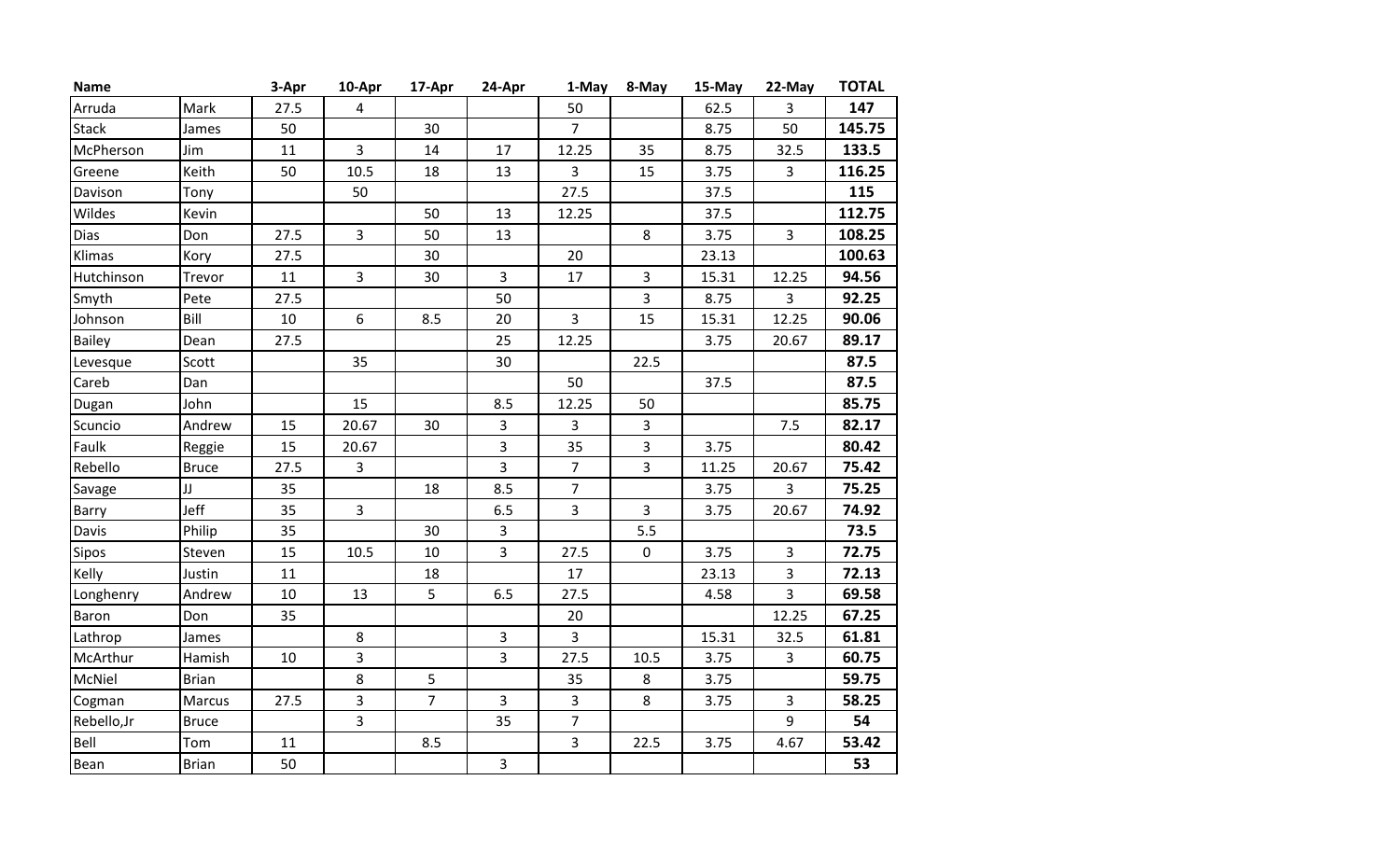| Hill         | Chase        | 20 |                         | 30             |                |                |                         |       | $\overline{3}$          | 53           |
|--------------|--------------|----|-------------------------|----------------|----------------|----------------|-------------------------|-------|-------------------------|--------------|
| Scanlan      | Mike         | 20 | 8                       |                |                | $\mathsf{3}$   | 15                      | 3.75  | $\overline{3}$          | 52.75        |
| Greider      | Steve        | 15 | 20.67                   |                | 10             | 3              | $\overline{3}$          |       |                         | 51.67        |
| Sirpenski    | Larry        |    | $\mathsf{3}$            |                | 3              | $\overline{7}$ | 30                      | 3.75  | 4.67                    | 51.42        |
| Turley       | Kevin        | 15 | 3                       | 8.5            | 3              | 3              | $\overline{3}$          | 3.75  |                         | 39.25        |
| Pratt        | Joe          |    | 30                      |                |                | $\mathbf{3}$   |                         |       | 4.58                    | 37.58        |
| Triscuzzi    | Chris        | 15 | $\overline{\mathbf{4}}$ |                | 3.67           | $\overline{7}$ | $\overline{3}$          | 3.75  |                         | 36.42        |
| Gencarella   | Nate         | 15 | $\mathbf{3}$            | 8.5            |                | $\overline{3}$ | $\overline{3}$          | 3.75  |                         | 36.25        |
| Gianelli     | Tom          | 15 | $\overline{3}$          | 18             |                |                |                         |       |                         | 36           |
| Calabrese    | Joshua       | 15 | $\overline{3}$          |                |                | $\overline{7}$ | $\overline{3}$          | 3.75  | $\overline{3}$          | 34.75        |
| Murphy       | Dan          |    |                         | 14             |                | 12.25          | $\overline{3}$          | 3.75  |                         | 33           |
| Allen        | Tom          |    |                         |                | 3              |                | 10.5                    | 15.31 |                         | 28.81        |
| Vaillancourt | Ken          | 20 |                         |                | $\overline{3}$ |                |                         | 3.75  |                         | 26.75        |
| Murphy       | Steve        |    |                         | 14             |                | 12.25          |                         |       |                         | 26.25        |
| Smyth        | Paul         |    | $\overline{3}$          |                | $\overline{3}$ | 12.25          |                         | 4.58  | $\overline{\mathbf{3}}$ | 25.83        |
| Dunphy       | Mike         | 10 |                         | 11             |                | $\mathbf{3}$   |                         |       |                         | 24           |
| Wright       | Jonathan     |    |                         | $10\,$         | 3              | $\overline{7}$ |                         | 3.75  |                         | 23.75        |
| Cerrone      | Erick        |    |                         | $\overline{7}$ | $\overline{3}$ | $\overline{3}$ | 3                       | 3.75  | $\overline{3}$          | 22.75        |
| Knowles      | Keith        | 15 |                         |                |                |                | $\overline{3}$          | 3.75  |                         | 21.75        |
| Johnson      | Mark         | 15 |                         |                |                | $\overline{3}$ |                         |       |                         | 18           |
| Warner       | Mal          |    |                         | 14             | $\overline{3}$ |                |                         |       |                         | 17           |
| Hantman      | Doc          |    |                         |                |                |                |                         | 3.75  | 12.25                   | 16           |
| <b>Banks</b> | George       |    |                         | 11             |                | $\mathbf{3}$   |                         |       |                         | 14           |
| Luther       | E            |    |                         |                | 3              | $\overline{3}$ |                         |       | 7.5                     | 13.5         |
| Phonthaphanh | Raymond      |    |                         | 6              | $\overline{3}$ | $\overline{3}$ |                         |       |                         | 12           |
| Castano      | Jack         |    |                         | 6              | 3              | $\overline{3}$ |                         |       |                         | 12           |
| Eagle        | Joe          |    | $\overline{3}$          |                |                | $\overline{7}$ |                         |       |                         | 10           |
| Allen        | Mitch        |    |                         |                |                |                | 5.5                     | 3.75  |                         | 9.25         |
| Woods        | Steve        |    |                         |                |                |                |                         | 3.75  | 4.67                    | 8.42         |
| Milton       | Erik         |    |                         |                | 3.67           | $\mathbf{3}$   |                         |       |                         | 6.67         |
| Farwell      | Dave         |    |                         |                | 3.67           |                |                         |       |                         | 3.67         |
| Wisniewski   | Stephen      |    |                         |                | 3              |                | $\overline{\mathbf{3}}$ |       | 3                       | $\mathbf{3}$ |
| Murray       | <b>Brian</b> |    |                         |                |                | $\overline{3}$ |                         |       |                         | 3            |